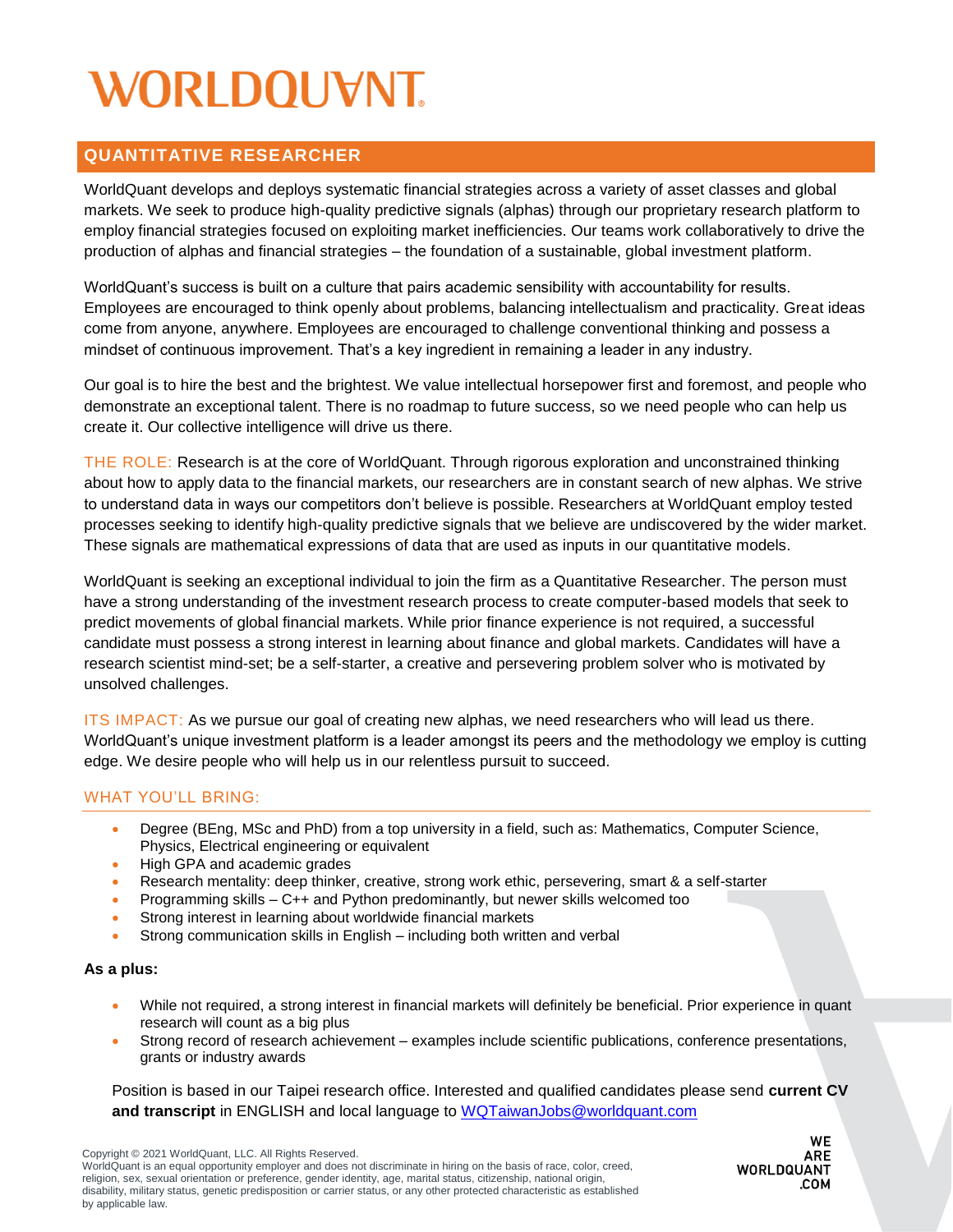# WORLDOUVNT

### **DATA SCIENTIST**

WorldQuant develops and deploys systematic financial strategies across a variety of asset classes and global markets. We seek to produce high-quality predictive signals (alphas) through our proprietary research platform to employ financial strategies focused on exploiting market inefficiencies. Our teams work collaboratively to drive the production of alphas and financial strategies – the foundation of a sustainable, global investment platform.

WorldQuant's success is built on a culture that pairs academic sensibility with accountability for results. Employees are encouraged to think openly about problems, balancing intellectualism and practicality. Great ideas come from anyone, anywhere. Employees are encouraged to challenge conventional thinking and possess a mindset of continuous improvement. That's a key ingredient in remaining a leader in any industry.

Our goal is to hire the best and the brightest. We value intellectual horsepower first and foremost, and people who demonstrate an exceptional talent. There is no roadmap to future success, so we need people who can help us create it. Our collective intelligence will drive us there.

THE ROLE: We are seeking an exceptionally talented data scientist with strong modeling and programming skills to join our team. In this role, you will work closely with data science team and technologists across the firm to develop appropriate features and metrics for data processing.

- Perform analysis and generate models of financial datasets using machine learning techniques
- Process, clean and verify the integrity of unstructured data and turn data into valuable insights
- Develop and create data that seek to predict the movement of financial market
- Transfer data into internal infrastructure applying variety of algorithmic techniques

#### WHAT YOU'LL BRING:

- Have a Master's degree or higher from a leading university in Computer Science, Electrical Engineering or other related areas
- Good academic record
- Familiar with modeling, data structures, algorithms and optimizations
- Strong knowledge of machine/deep learning algorithms
- Proficient in programming languages of both C++ and Python
- Possess good communication and presentation skills in English
- Ability to work independently and as member of a team
- Research scientist mindset: deep thinker, creative, strong work ethic, persevering, smart & a self-starter
- Detail oriented and capable of multitasking and delivering in fast-paced work environment

As a plus:

- While not mandatory, a strong interest in financial markets will definitely be beneficial
- Participant of ACM-ICPC
- Strong record of research achievement examples include scientific publications, conference presentations, grants or industry awards

Position is based in our Taipei research office. Interested and qualified candidates please send current CV and transcript in **ENGLISH and local language** to [WQTaiwanJobs@worldquant.com](file:///C:/Users/ccipriani/AppData/Local/Microsoft/Windows/INetCache/Content.Outlook/F502WFPM/WQTaiwanJobs@worldquant.com)

WorldQuant is an equal opportunity employer and does not discriminate in hiring on the basis of race, color, creed, religion, sex, sexual orientation or preference, gender identity, age, marital status, citizenship, national origin, disability, military status, genetic predisposition or carrier status, or any other protected characteristic as established by applicable law.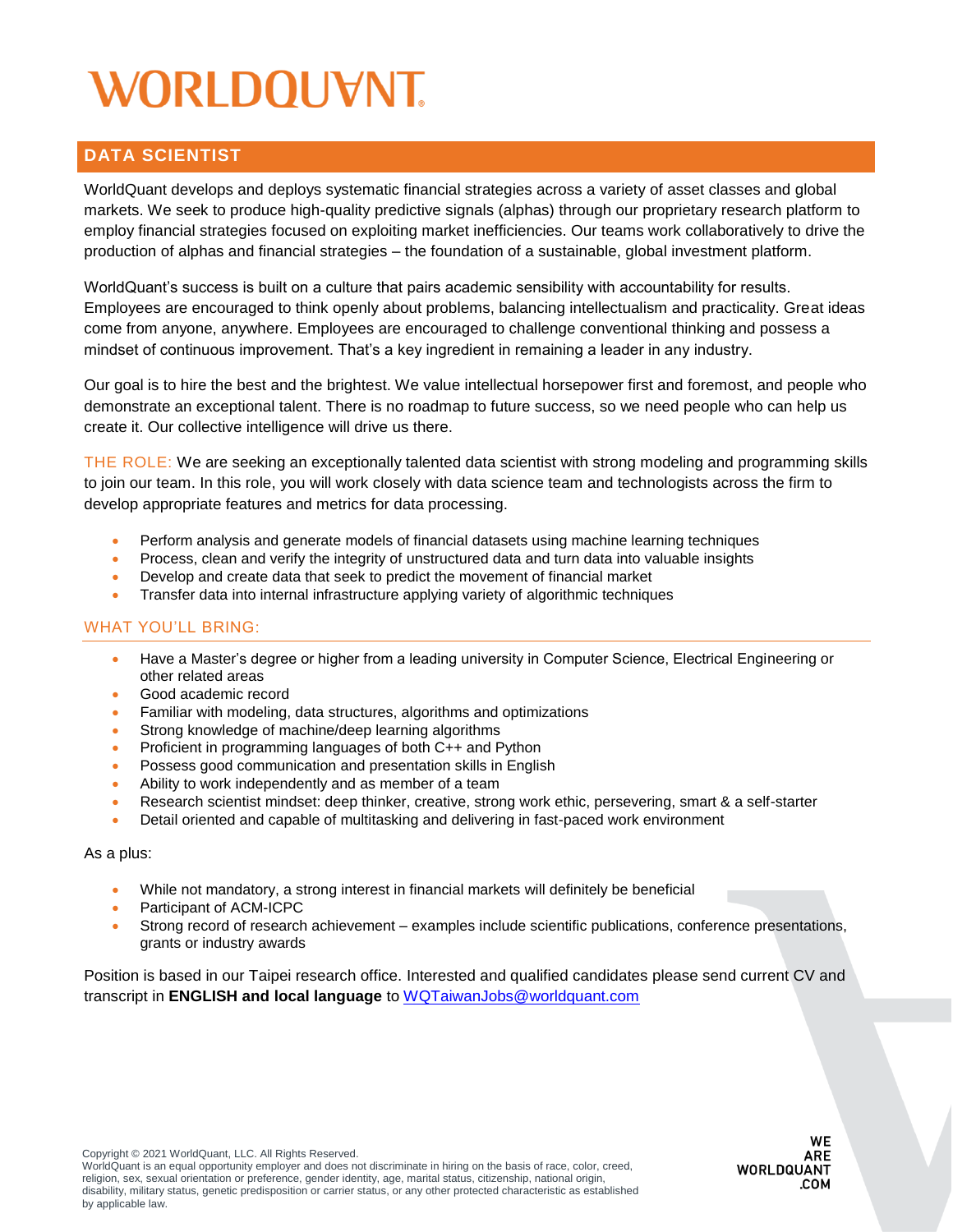## WORLDOUVNT

## **QUANTITATIVE RESEARCH INTERN (SUMMER)**

WorldQuant develops and deploys systematic financial strategies across a broad range of asset classes and global markets. We seek to produce high-quality predictive signals (alphas) through our proprietary research platform to employ financial strategies focused on exploiting market inefficiencies. Our teams work collaboratively to drive the production of alphas and financial strategies – the foundation of a balanced, global investment platform.

WorldQuant's success is built on a culture that pairs academic sensibility with accountability for results. Employees are encouraged to think openly about problems, balancing intellectualism and practicality. Excellent ideas come from anyone, anywhere. Employees are encouraged to challenge conventional thinking and possess an attitude of continuous improvement. That's a key ingredient in remaining a leader in any industry.

Our goal is to hire the best and the brightest. We value intellectual horsepower first and foremost, and people who demonstrate an outstanding talent. There is no roadmap to future success, so we need people who can help us build it. Our collective intelligence will drive us there.

THE ROLE: We are seeking individuals who are studying or have studied electrical engineering, computer science, financial engineering mathematics, physics, economics or any other related majors for a quantitative research intern position. Our highly accomplished senior staff will provide the new hires with mentoring and guidance to help them succeed.

- Analyze various types of financial market data
- Create alphas
- Review and experiment ideas from financial readings and literature
- Perform other tasks that may be assigned by advisors

#### WHAT YOU'LL BRING:

- Hold or working toward a Bachelor's degree or an advanced degree from a top university in a highly analytical field, such as Electrical Engineering, Computer Science, Mathematics, Physics, Financial Engineering, or any other related field that is highly analytical and quantitative
- Anticipated graduation date between 2022 2023
- High GPA and academic grades for Bachelor's degree
- Familiar a programming language (Python or C++)
- Possess good communication skills in English
- Strong interest in learning financial markets will definitely be beneficial
- Internship is open to students who are eligible to work in Taiwan
- Internship period: summer internship between June to July 2022 or August to September 2022

#### WHAT WE OFFER:

- Guidance from experienced researchers during the internship
- Potential to be considered for a full time position
- Opportunity to learn from investment experts
- Competitive financial compensation
- **•** Friendly and collegial working environment
- Culture of continuous learning
- Fruits and snacks in the office

WorldQuant is an equal opportunity employer and does not discriminate in hiring on the basis of race, color, creed, religion, sex, sexual orientation or preference, gender identity, age, marital status, citizenship, national origin, disability, military status, genetic predisposition or carrier status, or any other protected characteristic as established by applicable law.